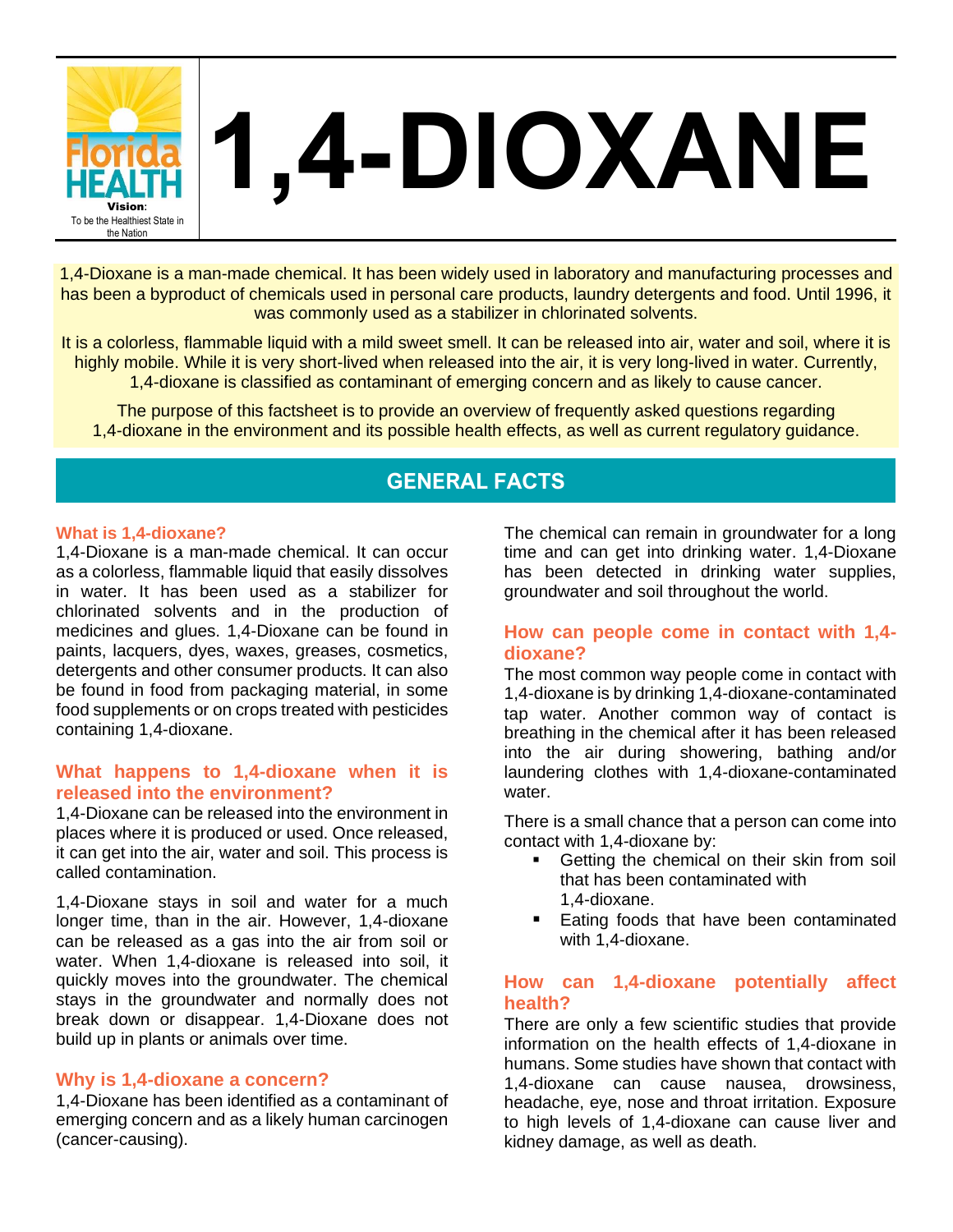Developing potential health effects from contact with 1,4-dioxane varies and depends on:

- How much 1,4-dioxane a person comes into contact with.
- How long a person is in contact with it.
- How often a person comes in contact with it.

# **Can 1,4-dioxane cause cancer?**

The U.S. Environmental Protection Agency (EPA) classifies 1,4-dioxane as "likely to be carcinogenic to humans" which means that there is some evidence that the chemical can cause cancer.

The International Agency for Research on Cancer has classified 1,4-dioxane as possibly carcinogenic to humans.

The U.S. Department of Health and Human Services considers 1,4-dioxane as reasonably anticipated to be a human carcinogen.

Overall, there is currently no scientific evidence that shows a direct link between contact with 1,4-dioxane and cancer in humans. Animals used in laboratory studies developed cancer when exposed to 1,4-dioxane via inhalation and ingestion during most of their lives.

# **REGULATION AND ADVISORY**

# **What is the current federal standard for 1,4-dioxane in drinking water?**

Currently, 1,4-dioxane is not federally regulated by the EPA's Office of Groundwater and Drinking Water. Though, it has been included in the list of proposed chemicals to be federally regulated by the EPA in the future. The current EPA Health Advisory Level (HAL) for 1,4-dioxane is 0.35 micrograms per liter (µg/L) considering an acceptable cancer risk of 1 in a million. 0.35 µg/L is the equivalent of approximately 5 filled shot glasses (7.5 oz) added to approximately 150 million gallons of water. Drinking water at or below the HAL for a lifetime is not expected to cause any increased harmful health effects.

## **What is the current state regulated level of 1,4-dioxane in groundwater, surface water and soil in Florida?**

The Florida Department of Environmental Protection (FDEP) is the state's lead agency for environmental management of Florida's air, water and land. FDEP enforces state regulated levels for 1,4-dioxane in groundwater, surface water and soil per Florida Administrative Code, Chapters 62-780 and 62-777:

The Florida Department of Health has set a Florida HAL of 0.35  $\mu$ g/L for 1,4-dioxane in drinking water.

## **What is the current federal regulated level of 1,4-dioxane in air?**

There is no federal standard for 1,4-dioxane in air.

The Occupational Safety and Health Administration (OSHA) enforces a 1,4-dioxane permissible exposure limit (PEL) for workers of 100 parts per million (ppm) as an 8-hour total-weighted average. However, while OSHA has established a PEL for 1,4-dioxane, it recognizes many of its PELs are outdated and may not adequately protect workers. For 1,4-dioxane, OSHA suggests that workers follow either of the following exposure limit recommendations:

- The California OSHA limit of 0.28 ppm.
- The National Institute for Occupational Safety and Health recommended exposure limit of 1 ppm that is not to be exceeded during a 30-minute exposure.
- **The American Conference of Governmental** Industrial Hygienists threshold limit value of 20 ppm.

|               |                                                     | <b>Surface Water</b><br>$(\mu g/L)$ | Soil                          |                              |
|---------------|-----------------------------------------------------|-------------------------------------|-------------------------------|------------------------------|
|               | Groundwater<br>(µg/L)                               |                                     | <b>Residential</b><br>(mg/kg) | <b>Commercial</b><br>(mg/kg) |
|               | 3.2                                                 | 120                                 | 23                            | 38                           |
| µg/L<br>mg/kg | $=$ microgram per liter<br>= milligram per kilogram |                                     |                               |                              |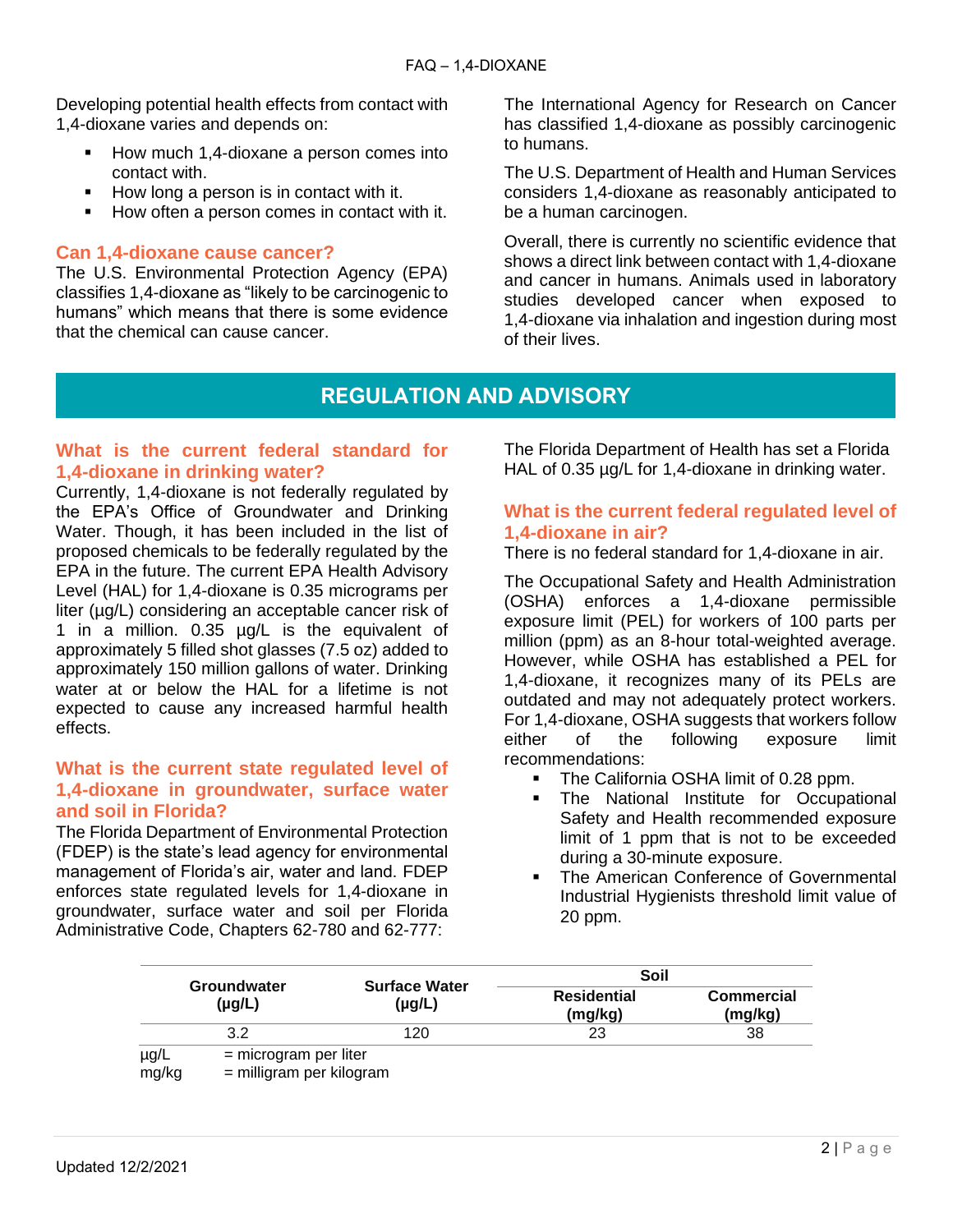# **BIOMONITORING AND BLOOD TESTING**

#### **Can a test determine if I have come in contact with 1,4-dioxane?**

1,4-Dioxane can be measured in blood and urine. However, there are many challenges with testing for 1,4-dioxane in humans because it requires a specialized medical test that is not available at most doctor's offices. Furthermore, testing would need to be completed within days of contact with 1,4 dioxane because it leaves the body quickly after a person comes in contact with it.

#### **What can the results from testing for 1,4-dioxane NOT tell me?**

Medical test results would not indicate when, where, how and for how long a person came in contact with 1,4-dioxane. It would also not explain the potential health effects from contact with the chemical.

# **COMMUNITY CONCERNS**

## **How do I know if my drinking water has 1,4 dioxane?**

If your drinking water source is from a public water system you will be notified if they found chemicals in your water above health standards.

If you have a private well, in general, the Department of Health strongly recommends that you test your water at least once per year. More information on private well water testing can be found here: [floridahealth.gov/environmental-health/private-well](http://www.floridahealth.gov/environmental-health/private-well-testing/index.html)[testing/index.html](http://www.floridahealth.gov/environmental-health/private-well-testing/index.html)

## **If my drinking water has 1,4-dioxane, should my pets drink it?**

No. Pets should be given the same drinking water you drink. If the drinking water contains levels of 1,4-dioxane causing a possible concern, use a different water source for pets.

# **I drank water with 1,4-dioxane while I was pregnant and lactating. What impact could it have on my child?**

Limited data are available on the effects of 1,4-dioxane on children or pregnant women. At this time, it is unknown if or how 1,4-dioxane can harm an unborn child.

#### **Is it ok to swim in my pool if it is contaminated with 1,4-dioxane?**

Swimming in water contaminated with 1,4-dioxane poses a low risk of developing harmful health effects because, in general, the chemical does not easily get into a person's body through their skin. There is a small chance that a person could breathe in the chemical. Drinking water containing the chemical is more dangerous, so people should take precautions to avoid swallowing the pool water if it is contaminated with 1,4-dioxane.

# **How can I reduce contact with 1,4-dioxane?**

If 1,4-dioxane has been found in your drinking water, another water source, like bottled water, should be used instead. Drinking water contaminated with 1,4 dioxane is the most common way people come in contact with the chemical.

## **Can I eat my homegrown produce that I watered with 1,4-dioxane contaminated water?**

1,4-Dioxane is released quickly from the body and does not build up over time or through the food chain. Although, as limited data are available on 1,4 dioxane contaminated water and home-grown produce, it is not recommended to consume produce that has been watered with 1,4-dioxane contaminated water.